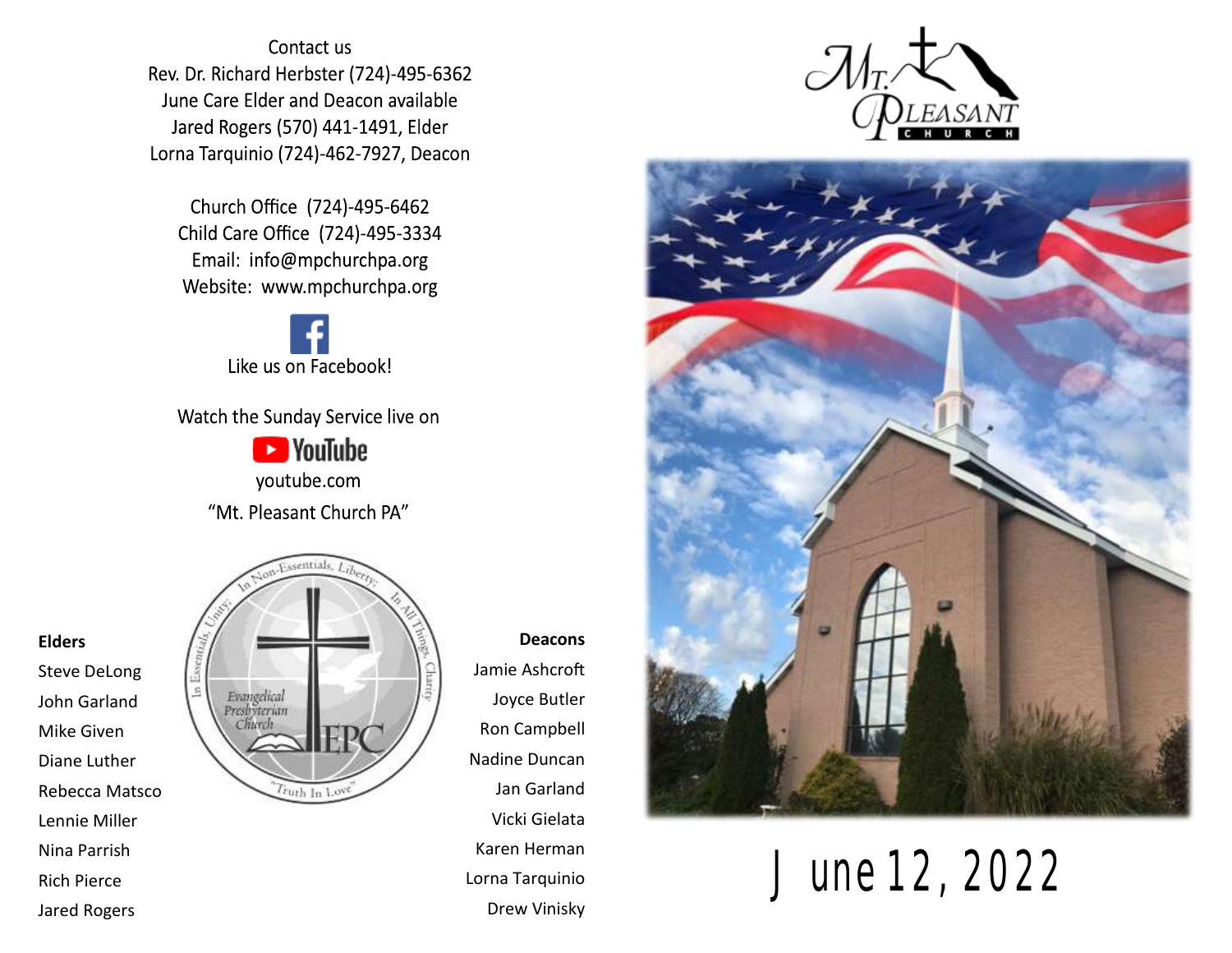$orship$   $S$  ervice

Preparatory Worship

Call to Worship: Psalm 50:7-14

Prayer of Invocation

\*Praise Through Song

Prayer of Confession and Assurance of Pardon

Apostles' Creed #627

\*Doxology #623

Presentation of Tithes and Offering

Pastoral Prayer and the Lord's Prayer

\*Hymn #363 *"Turn Your Eyes Upon Jesus"* \*\**The children will proceed to Children & Worship during the hymn.*

> Scripture: Amos 3 Sermon *"Much Given, Much Expected"* Pastor Rich Herbster

\*Hymn #136 *"We're Marching to Zion"*

\*Benediction and Recessional

\*Congregation will stand *\*\*Children from ages 3 to 2nd grade are welcome to attend Children & Worship A nursery is available for children under the age of 3.*



## **WORSHIP/SUNDAY SCHOOL SCHEDULE**

8:45am Coffee/Fellowship 9-9:45am—Sunday School for Adults, Young Adults (18-30) and Children 10:00am—Worship Service

## **DEACONS' FOOD CLOSET—RESTOCK NEEDED:**

The Deacons are putting 3-4 boxes of food per week into the Little Needs Pantry in the church parking lot. Supplies are getting low. Please consider donating non-perishable items for restock.

## **KINGDOM WEEK**

Kingdom Week starts on Sunday evening, July  $10<sup>th</sup>$  and ends with a celebration on Friday evening, July  $15<sup>th</sup>$ . IF you are interested in participating, please contact either Laura Given, 724-312-2127 or Katie Pierce, 724-513-7951.

## **VBS:**

Monumental VBS is almost here! The dates are June 20-24 from 6:00pm -8:15 pm. There is still time to register! If you would like to help with decorating, we will be setting up Sunday, June 19th at 5:00 pm. Any donations from the donation cactus need brought to the church by Tuesday, June 14.

### **SPAGHETTI DINNER BENEFIT:**

There will be a Spaghetti Dinner Benefit for Shaina Swiontek who unexpectedly lost her husband in April. Shaina is a worker at our child care. The benefit will be on Saturday, June 25, from noon to 6 here at Mt. Pleasant. Tickets are \$10 and include spaghetti with sauce, meat sauce, or meatballs; Italian bread; salad; cake; and drink. Eat-in and take out are both available. There will be a bake sale, raffle baskets, and 50/50 raffle. For tickets contact Denise Lander at 724.312.5771.